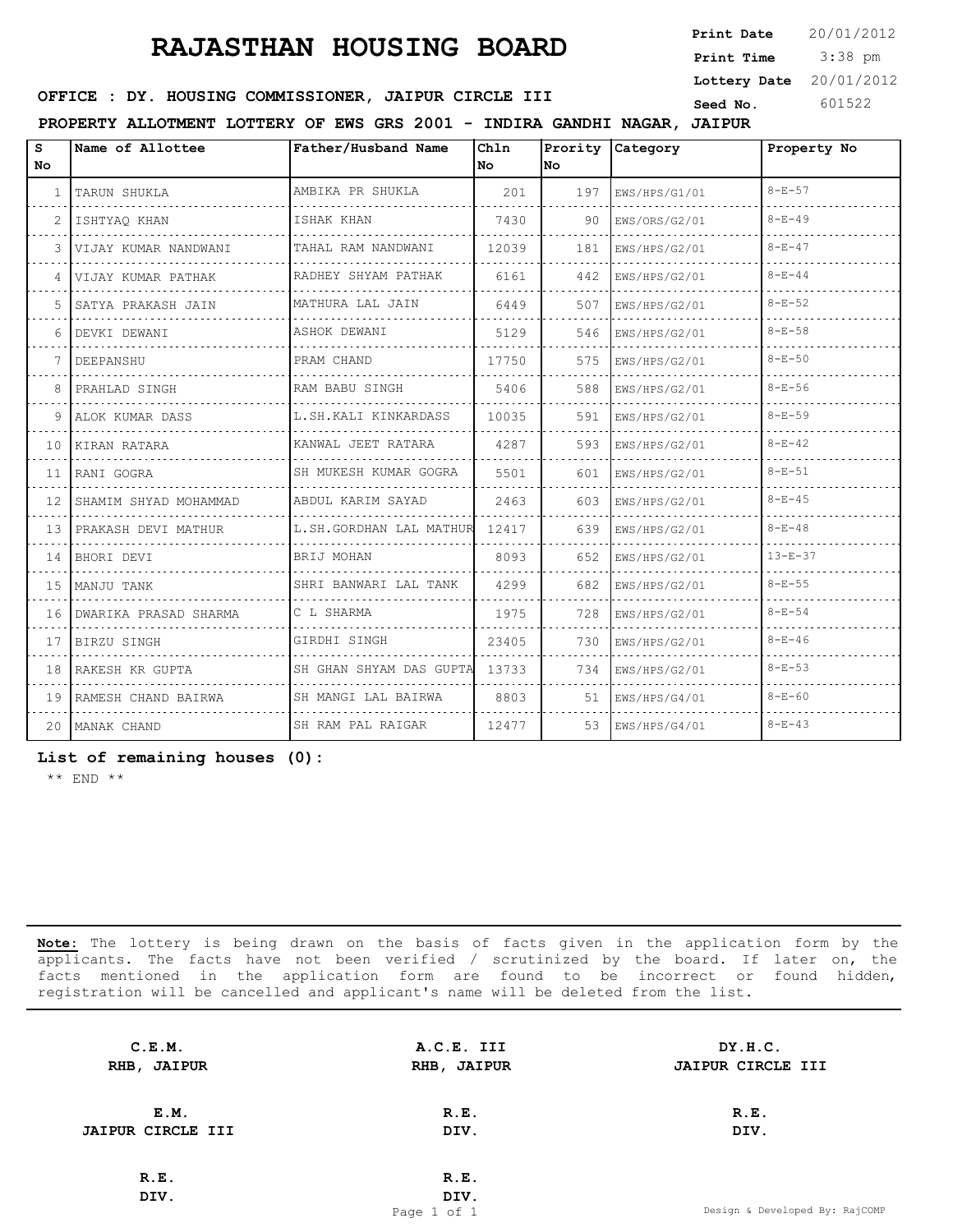3:33 pm **Print Date**  $20/01/2012$ **Print Time Lottery Date** 20/01/2012

### **SEED OFFICE : DY. HOUSING COMMISSIONER, JAIPUR CIRCLE III** Seed No. 384795

**PROPERTY ALLOTMENT LOTTERY OF MIG B GRS 2001 - INDIRA GANDHI NAGAR, JAIPUR**

| S<br>No       | Name of Allottee                       | Father/Husband Name            | Chln<br>No | Prority<br>No | Category     | Property No    |
|---------------|----------------------------------------|--------------------------------|------------|---------------|--------------|----------------|
| 1             | GHANSHYAM SHARMA                       | SH D.P.SHARMA<br>.             | 16648      | 27            | MB/ORS/G1/01 | $7 - MB - 194$ |
| $\mathcal{L}$ | RADHA MOHAN MATHUR                     | SH GHANNA LAL MATHUR           | 1206       | 30            | MB/ORS/G1/01 | $7 - MB - 122$ |
| 3             | ASHOK SAXENA                           | GOPAL SWROOP SAXENA            | 1391       | 47            | MB/ORS/G1/01 | $7 - MB - 128$ |
| 4             | ROOP CHAND GOYAL                       | SH.RATAN LAL<br>.              | 22315      | 56            | MB/ORS/G1/01 | $7 - MB - 77$  |
| 5             | PRATEEK RANJAN                         | DR C.P. BHATNAGAR<br><u>.</u>  | 21676      | 70            | MB/ORS/G1/01 | $7 - MB - 154$ |
| 6             | GANESH RAM SAINI                       | SH GRU RAM MALI                | 22901      | 72            | MB/ORS/G1/01 | $7 - MB - 103$ |
|               | AVADH BIHARI SHARMA                    | LT. KRISHAN GOPAL SHARM        | 9178       | 74            | MB/ORS/G1/01 | $7 - MB - 235$ |
| 8             | HARI OM GUPTA                          | RAMESH CHAND GUPTA<br><u>.</u> | 9095       | 76            | MB/ORS/G1/01 | $7 - MB - 160$ |
| 9             | DINESH JAIMAN                          | PYARE LAL JAIMAN               | 19536      | 77            | MB/ORS/G1/01 | $7 - MB - 152$ |
| 10            | RUCHITA & RAKESH SINGHAL               | GOPAL LAL                      | 586        | 78            | MB/ORS/G1/01 | $7 - MB - 244$ |
| 11            | TULSI RAM SINGHAL                      | LT SH BHAGWAT PD               | 5054       | 81            | MB/ORS/G1/01 | $7 - MB - 134$ |
| 12            | MAHENDRA KUMAR SHARMA                  | C.L.SHARMA                     | 21174      | 82            | MB/ORS/G1/01 | $7 - MB - 147$ |
| 13            | SUNIL DUBE                             | RAMESH CHAND DUBE<br>.         | 7236       | 83            | MB/ORS/G1/01 | $7 - MB - 130$ |
| 14            | LAXMI RANI SHARMA                      | SH JEEWAN PRAKASH SHARM        | 22804      | 84            | MB/ORS/G1/01 | $7 - MB - 240$ |
| 15            | VED PRAKASH GOYAL                      | SH BABU LAL AGRWAL             | 16748      | 85            | MB/ORS/G1/01 | $7 - MB - 182$ |
| 16            | ARVIND KUMAR KACHAVA                   | AMER SINGH KACHAVA             | 19392      | 85            | MB/ORS/G1/01 | $7 - MB - 76$  |
| 17            | BRIJENDRA SINGH                        | SH.RAMSAROOP                   | 3818       | 87            | MB/ORS/G1/01 | $7 - MB - 78$  |
| 18            | AJAY GAUTAM                            | SH.RADHEY LAL SHARMA           | 19990      | 92            | MB/ORS/G1/01 | $7 - MB - 161$ |
| 19            | MUKESH KUMAR SAINI                     | LT. SH BHANWAR LAL SAIN        | 13528      | 93            | MB/ORS/G1/01 | $7 - MB - 180$ |
| 20            | DR C.P. BHATNAGAR                      | NIRANJAN BHATNAGAR             | 10085      | 94            | MB/ORS/G1/01 | $7 - MB - 104$ |
| 21            | MUMTAZ KHAN                            | MOH.HAMID ALIKHAN              | 19505      | 99            | MB/ORS/G1/01 | $7 - MB - 114$ |
| 22            | SUBEDAR KARNEL SINGH<br><b>BADERIA</b> | SH LEELA RAM                   | 13497      | 100           | MB/ORS/G1/01 | $7 - MB - 157$ |
| 23            | RAM AVTAR GUPTA                        | MAHEDEV PRASAD GUPTA           | 13429      | 101           | MB/ORS/G1/01 | $7 - MB - 68$  |
| 24            | RAMESH CHAND RAWAT                     | RAM PAL RAWAT                  | 7165       | 103           | MB/ORS/G1/01 | $7 - MB - 129$ |
| 25            | HARI NARAYAN                           | SH KRISHAN KUMHAR              | 14985      | 105           | MB/ORS/G1/01 | $7 - MB - 125$ |
| 26            | VINOD KUMAR JAIN                       | LATE. SH. BHANWAR LAL          | 16444      | 106           | MB/ORS/G1/01 | $7 - MB - 115$ |

| C.E.M.<br>RHB, JAIPUR    | A.C.E. III<br>RHB, JAIPUR | DY.H.C.<br>JAIPUR CIRCLE III |
|--------------------------|---------------------------|------------------------------|
| E.M.                     | R.E.                      | R.E.                         |
| <b>JAIPUR CIRCLE III</b> | DIV.                      | DIV.                         |
| R.E.                     | R.E.                      |                              |
| DIV.                     | DIV.                      |                              |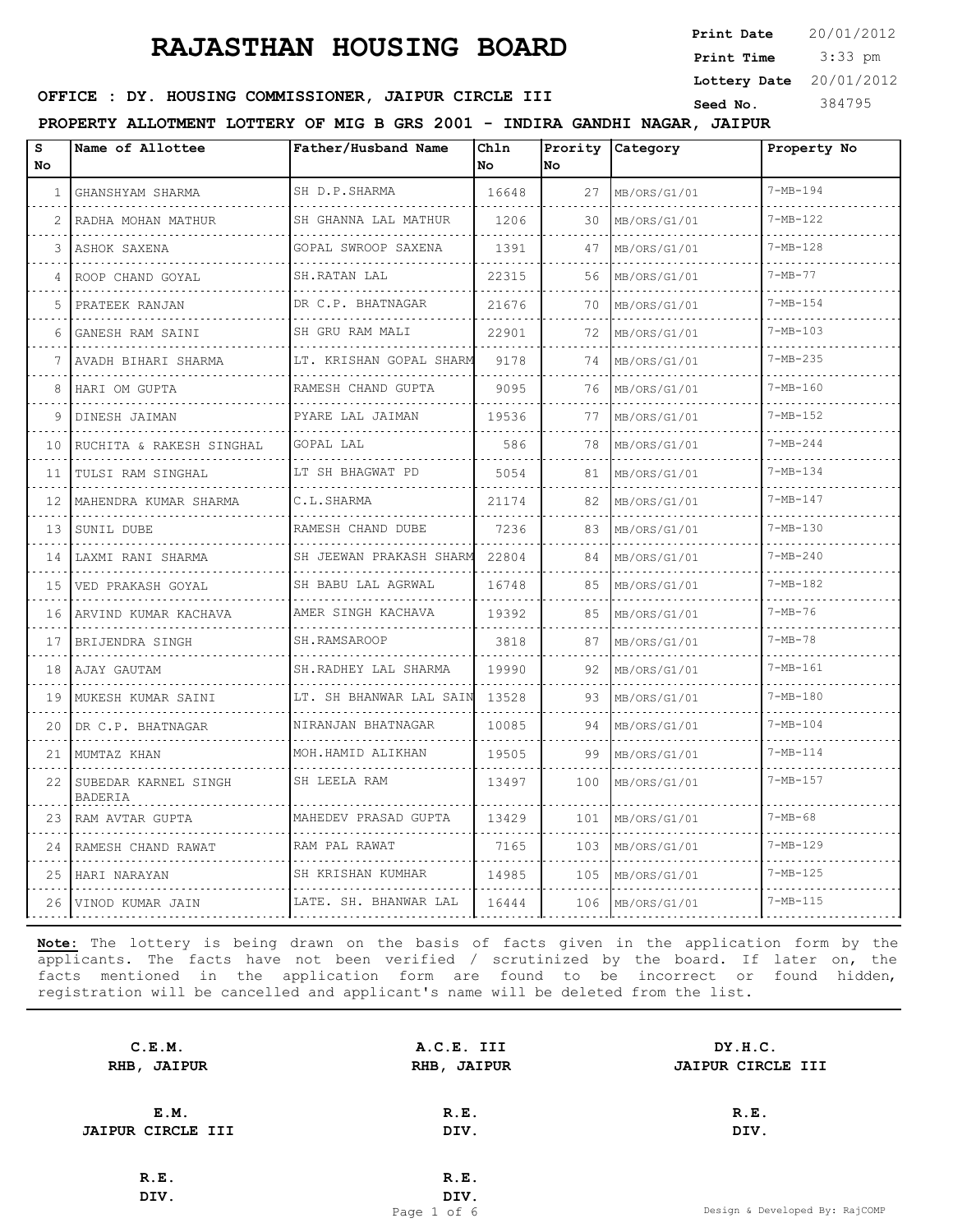3:33 pm **Print Date**  $20/01/2012$ **Print Time Lottery Date** 20/01/2012

### **SEED AND SEED III SEED ASSESSED ASSESSED AT A LOCAL COMMISSIONER, JAIPUR CIRCLE III** Seed No. 384795

**PROPERTY ALLOTMENT LOTTERY OF MIG B GRS 2001 - INDIRA GANDHI NAGAR, JAIPUR**

| s<br>No | Name of Allottee          | Father/Husband Name          | Chln<br>No. | <b>No</b> | Prority Category | Property No    |
|---------|---------------------------|------------------------------|-------------|-----------|------------------|----------------|
| 27      | RJENDRA SINGH POONIA      | RANG LAL POONIA              | 8866        | 107       | MB/ORS/G1/01     | $7 - MB - 84$  |
| 28      | KRISHNA KUMAR             | SH. MANOHAR LAL SAINI        | 13793       | 110       | MB/ORS/G1/01     | $7 - MB - 164$ |
| 29      | MANOJ KUMAR SHARMA        | SH. DHARM VEER SINGH         | 13140       | 111       | MB/ORS/G1/01     | $7 - MP - 89$  |
| 30      | SUBEDAR DEEWAN SINGH      | LATE SH CHANDGI RAM          | 17893       | 113       | MB/ORS/G1/01     | $7 - MB - 69$  |
| 31      | VANDANA SHARMA            | SH ANIL SHARMA               | 166         | 114       | MB/ORS/G1/01     | $7 - MB - 98$  |
| 32      | BRIJ BIHARI MATHUR        | LATE SH. MADAN GOPAL MA<br>. | 13787       | 31        | MB/HPS/G1/01     | $7 - MB - 178$ |
| 33      | KRISHAN BIHARI PAREEK     | MUKUT BIHARI PAREEK          | 14226       | 52        | MB/HPS/G1/01     | $7 - MB - 177$ |
| 34      | MAHENDRA SINGH RAJPOOT    | BABU SINGH RAJPOOT           | 5515        | 63        | MB/HPS/G1/01     | $7 - MB - 195$ |
| 35      | MANAK CHAND JAIN          | SH. POONAM CHAND JAIN        | 141         | 64        | MB/HPS/G1/01     | $7 - MB - 139$ |
| 36      | KESHVA RAM SHARMA         | SH. KARM SINGH SHARMA        | 18353       | 66.       | MB/HPS/G1/01     | $7 - MB - 149$ |
| 37      | REKHA PRADHAN             | LT SHR PARAS NATH PRADH      | 5602        | 69        | MB/HPS/G1/01     | $7 - MB - 138$ |
| 38      | GHANSHYAM SHARMA          | VIDHYA DHAR SHARMA           | 14481       | 70        | MB/HPS/G1/01     | $7 - MB - 63$  |
| 39      | GYATRI SHARMA<br><u>.</u> | ASHOK KUMAR                  | 23438       | 71        | MB/HPS/G1/01     | $7 - MB - 107$ |
| 40      | RAM AVTAR MITTAL          | SH NANNU MAL                 | 7106        | 73        | MB/HPS/G1/01     | $7 - MB - 142$ |
| 41      | M.K. GOYAL                | SH. LALU RAM GOYAL           | 15382       | 75        | MB/HPS/G1/01     | $7 - MB - 112$ |
| 42      | VINOD KUMAR JAIN          | BHAG CHAND JAIN              | 3045        | 76        | MB/HPS/G1/01     | $7 - MB - 243$ |
| 43      | SHYAMA SHARMA             | KUNJ BIHARI SHARMA<br>.      | 15576       | 77        | MB/HPS/G1/01     | $7 - MB - 239$ |
| 44      | ASHOK KUMAR GUPTA         | GOPI KRISHAN GUPTA           | 21904       | 78        | MB/HPS/G1/01     | $7 - MB - 90$  |
| 4.5     | NARESH KUMAR GUPTA        | LT. KANHAIYA LAL GUPTA       | 13734       | 79        | MB/HPS/G1/01     | $7 - MB - 168$ |
| 46      | SOM DUTT GUPTA            | R.B.GUPTA                    | 20847       | 81        | MB/HPS/G1/01     | $7 - MB - 183$ |
| 47      | K.L.SHARMA                | BRIJ LAL SHARMA              | 3033        | 82        | MB/HPS/G1/01     | $7 - MB - 167$ |
| 48      | SANWAR MAL JAT            | HEERA LAL                    | 17797       | 84        | MB/HPS/G1/01     | $7 - MB - 111$ |
| 49      | R.K.BHARGAVA              | LT. SH K.P.BHARGAVA          | 13709       | 87        | MB/HPS/G1/01     | $7 - MB - 116$ |
| 50      | <b>BHAGWAN SINGH</b>      | ISHWAR LAL BIJRANIYA         | 13688       | 89        | MB/HPS/G1/01     | $7 - MB - 245$ |
| 51      | VINOD SHARMA              | SH MURARI LAL SHARMA         | 17149       | 92        | MB/HPS/G1/01     | $7 - MB - 92$  |
| 52      | KHYALI RAM CHHIPA         | HANUMAN PRASAD CHEPA         | 4461        | 93        | MB/HPS/G1/01     | $7-MB-123$     |

| C.E.M.<br>RHB, JAIPUR    | A.C.E. III<br>RHB, JAIPUR | DY.H.C.<br>JAIPUR CIRCLE III |
|--------------------------|---------------------------|------------------------------|
| E.M.                     | R.E.                      | R.E.                         |
| <b>JAIPUR CIRCLE III</b> | DIV.                      | DIV.                         |
| R.E.                     | R.E.                      |                              |
|                          |                           |                              |
| DIV.                     | DIV.                      |                              |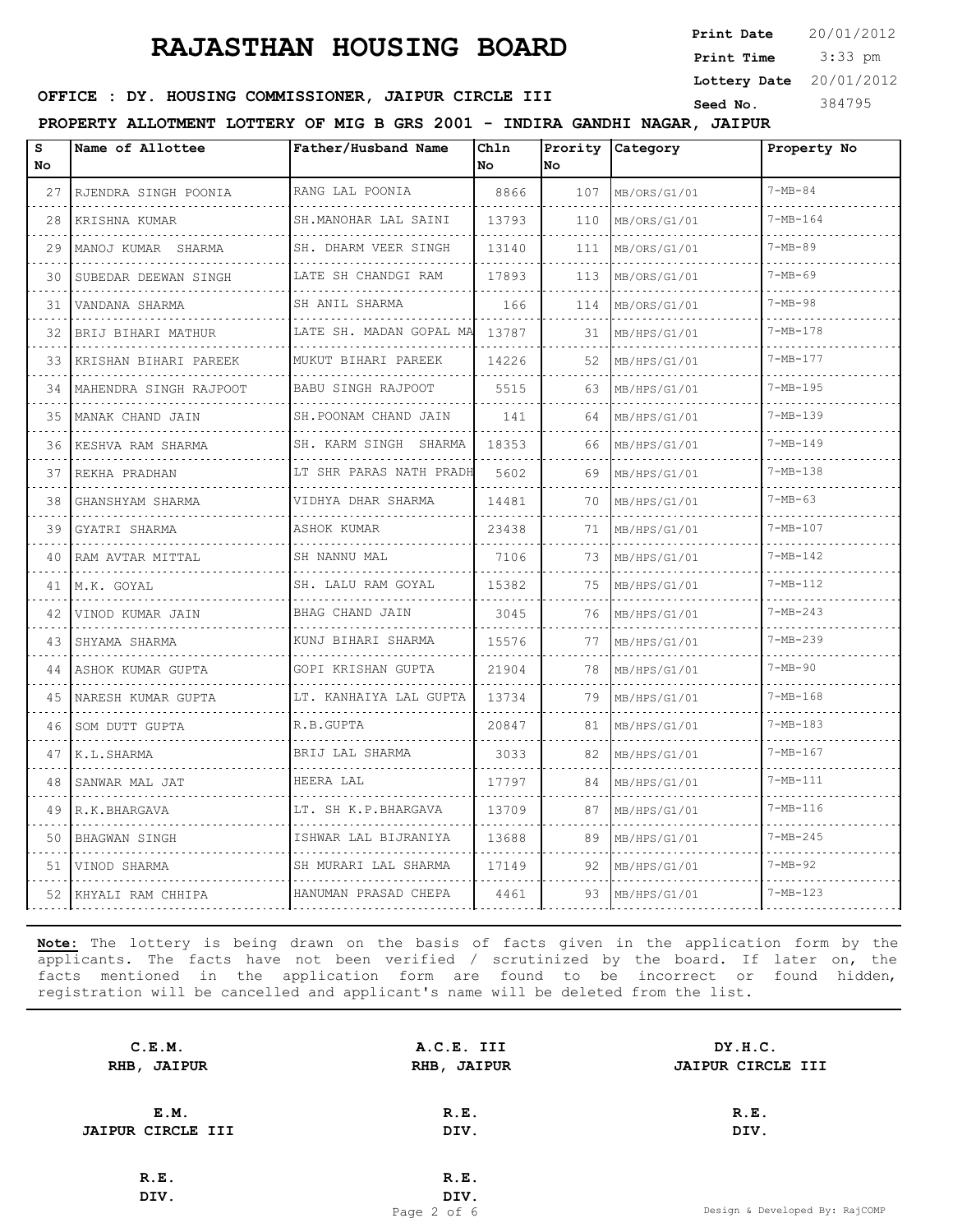3:33 pm **Print Date**  $20/01/2012$ **Print Time Lottery Date** 20/01/2012

#### **SEED AND SEED III SEED ASSESSED ASSESSED ASSESSED AT A LOCAL SEED AND SEED ASSESSED ASSESSED ASSESSED ASSESSED ASSESSED ASSESSED ASSESSED ASSESSED ASSESSED ASSESSED ASSESSED ASSESSED ASSESSED ASSESSED ASSESSED ASSESSED AS**

**PROPERTY ALLOTMENT LOTTERY OF MIG B GRS 2001 - INDIRA GANDHI NAGAR, JAIPUR**

| s<br>No | Name of Allottee        | Father/Husband Name          | Chln<br>No | Prority<br>No | Category     | Property No    |
|---------|-------------------------|------------------------------|------------|---------------|--------------|----------------|
| 53      | LOKESH KUMAR SHARMA     | VISHAMBER DYAL SHARMA        | 20188      | 94            | MB/HPS/G1/01 | $7 - MB - 237$ |
| 54      | DR BHARAT DHAKARWAL     | KHIWA RAM DHAKARWAL          | 21574      | 95            | MB/HPS/G1/01 | $7 - MB - 87$  |
| 55      | ARCHNA SHARMA           | SH.D.K.SHARMA                | 7739       | 96            | MB/HPS/G1/01 | $7 - MB - 137$ |
| 56      | OM PRAKASH JOSHI        | SH VIJAY NARAYA JOSHI        | 12090      | 97            | MB/HPS/G1/01 | $7 - MB - 233$ |
| 57      | SUDHIR KUMAR SHARMA     | SH.KANHIYA LAL SHARMA<br>.   | 2526       | 101           | MB/HPS/G1/01 | $7 - MB - 73$  |
| 58      | PRAMOD KUMAR SHARMA     | SH OM PRAKASH SHARMA         | 19717      | 102           | MB/HPS/G1/01 | $7 - MB - 145$ |
| 59      | GULJHARI LAL VERMA      | NARAYAN RAM                  | 14154      | 104           | MB/HPS/G1/01 | $7 - MB - 75$  |
| 60      | RAJENDRA KR MEENA<br>.  | SHRI RAGHU NATH PD MEEN<br>. | 2295       | 105           | MB/HPS/G1/01 | $7 - MB - 119$ |
| 61      | RAJ KULSHRESHTHA        | R K KULSHRESHTHA             | 17817      | 106           | MB/HPS/G1/01 | $7 - MB - 127$ |
| 62      | NEELAM DEVI DUBE        | SH.RAMHET PD. DUBE<br>.      | 6897       | 107           | MB/HPS/G1/01 | $7 - MB - 197$ |
| 63      | OM PRAKASH JAISWAL<br>. | SHRI MADHO SINGH<br>.        | 1924       | 108           | MB/HPS/G1/01 | $7 - MB - 94$  |
| 64      | GURUDYAL GUWALANI       | SH. SURAJ PRAKASH            | 2874       | 110           | MB/HPS/G1/01 | $7 - MB - 232$ |
| 65      | RAJ KUMAR BATWALL       | VISHAVA NATH BATWALL         | 20680      | 114           | MB/HPS/G1/01 | $7 - MB - 176$ |
| 66      | RAJENDER KUMAR DARIA    | SH.S S DARIA                 | 8486       | 116           | MB/HPS/G1/01 | $7 - MB - 170$ |
| 67      | MEERA AHUJHA            | LET. K.C. AHUJHA             | 5776       | 118           | MB/HPS/G1/01 | $7 - MB - 83$  |
| 68      | RAM DAYAL GUPTA         | MOHAN LAL GUPTA              | 22437      | 74            | MB/ORS/G2/01 | $7 - MB - 241$ |
| 69      | SAJJAN SIDHU            | L S SIDHU                    | 7730       | 75            | MB/ORS/G2/01 | $7 - MB - 72$  |
| 70      | NAWAL KISHOR YADAV      | SH NARAYAN LAL YADAV         | 15582      | 76            | MB/ORS/G2/01 | $7 - MB - 242$ |
| 71      | GAJANAND KANOONGO       | LT SH. DURGA PRASAD KAN<br>. | 10131      | 77            | MB/ORS/G2/01 | $7 - MB - 185$ |
| 72      | NEETU SAJNANI           | SURESH SAJNANI               | 6487       | 78            | MB/ORS/G2/01 | $7 - MB - 81$  |
| 73      | YOGESH KUMARI           | BRIJESH KUMAR                | 15595      | 79            | MB/ORS/G2/01 | $7 - MB - 126$ |
| 74      | RAM GOPAL GUPTA         | L.SH.RAMJI LAL GUPTA<br>.    | 12487      | 80            | MB/ORS/G2/01 | $7 - MB - 93$  |
| 75      | GAYATRI DEVI            | <b>UADI VEER SINGH</b>       | 8369       | 82            | MB/ORS/G2/01 | $7 - MB - 105$ |
| 76      | MAMTA GUPTA             | ASHUTOSH GUPTA               | 5838       | 86            | MB/ORS/G2/01 | $7 - MB - 108$ |
| 77      | ARCHNA GARG             | OM PRAKASH GARG              | 18389      | 87            | MB/ORS/G2/01 | $7 - MB - 86$  |
| 78      | DEEP RAJ VIJAY          | VISHAMBHAR DAYAL VIJAY       | 16796      | 89            | MB/ORS/G2/01 | $7 - MB - 65$  |

| C.E.M.<br>RHB, JAIPUR    | A.C.E. III<br>RHB, JAIPUR | DY.H.C.<br>JAIPUR CIRCLE III |
|--------------------------|---------------------------|------------------------------|
| E.M.                     | R.E.                      | R.E.                         |
| <b>JAIPUR CIRCLE III</b> | DIV.                      | DIV.                         |
| R.E.                     | R.E.                      |                              |
| DIV.                     | DIV.                      |                              |
|                          |                           |                              |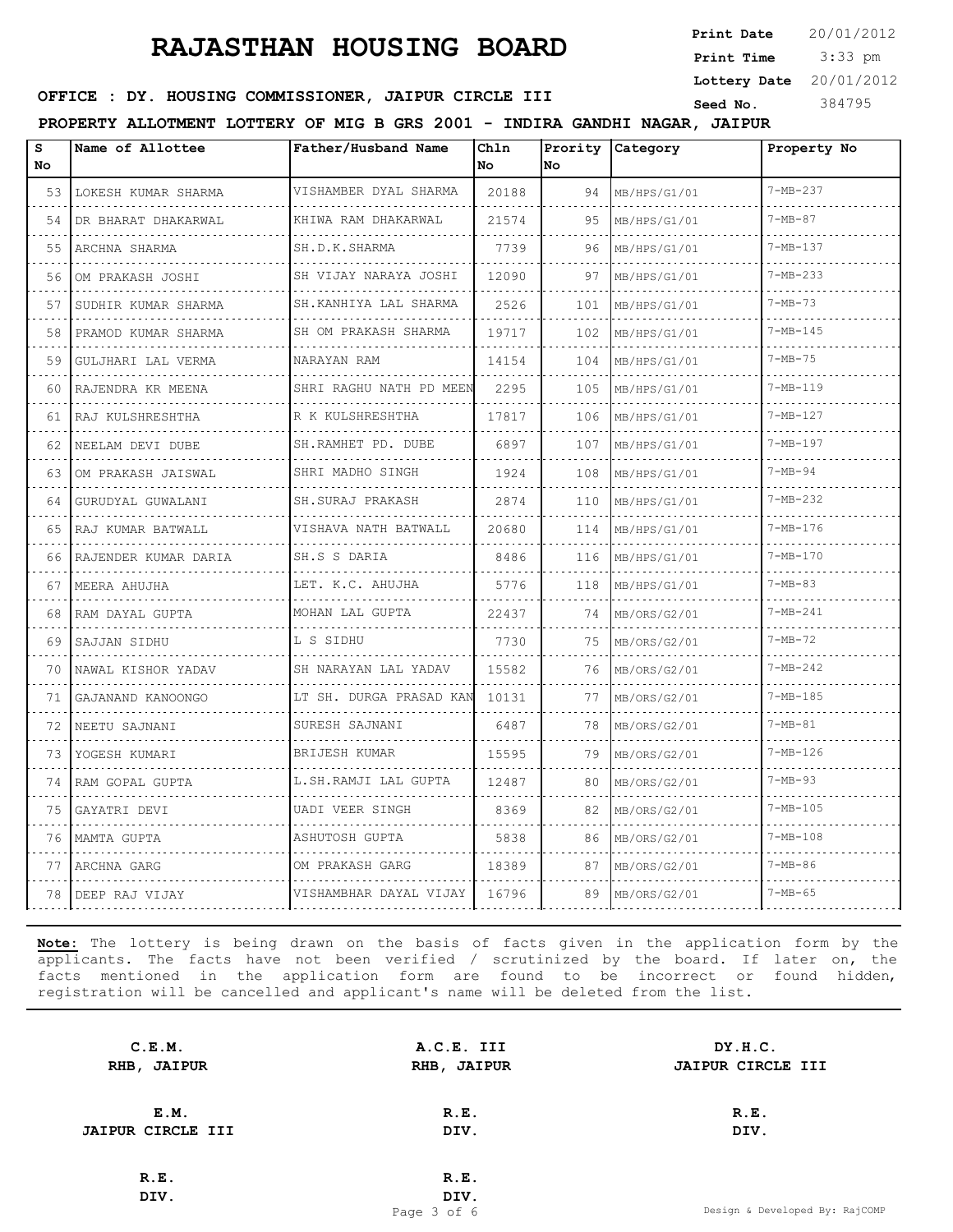3:33 pm **Print Date**  $20/01/2012$ **Print Time Lottery Date** 20/01/2012

### **SEED AND SEED III SEED ASSESSED ASSESSED AT A LOCAL COMMISSIONER, JAIPUR CIRCLE III** Seed No. 384795

**PROPERTY ALLOTMENT LOTTERY OF MIG B GRS 2001 - INDIRA GANDHI NAGAR, JAIPUR**

| s<br>No | Name of Allottee        | Father/Husband Name      | Chln<br>No | Prority<br>No | Category     | Property No    |
|---------|-------------------------|--------------------------|------------|---------------|--------------|----------------|
| 79      | RAMESH AGRAWAL<br>.     | D.P.GUPTA                | 2727       | 91            | MB/ORS/G2/01 | $7 - MB - 169$ |
| 80      | SANTOSH GURJAR          | SH MADAN GOPAL GURJAR    | 15680      | 92            | MB/ORS/G2/01 | $7 - MB - 146$ |
| 81      | SUNITA                  | VINOD KUMAR GUPTA        | 20251      | 93            | MB/ORS/G2/01 | $7 - MB - 158$ |
| 82      | NEELAM ASHOK            | SH. ASHOK BUMB           | 11607      | 94            | MB/ORS/G2/01 | $7 - MB - 106$ |
| 83      | AMREESH KUMAR           | SHADI LAL                | 7184       | 95            | MB/ORS/G2/01 | $7 - MB - 179$ |
| 84      | VED PRAKASH SHARMA      | DURGA PRASAD VISHARAD    | 4296       | 96            | MB/ORS/G2/01 | $7 - MB - 150$ |
| 85      | MUKESH KUMAR SINGHAL    | RADHEY SHYAM SINGHAL     | 12489      | 101           | MB/ORS/G2/01 | $7 - MB - 120$ |
| 86      | KISHORE KUMAR GANGWANI  | LAL CHAND GANGWANI       | 18102      | 102           | MB/ORS/G2/01 | $7 - MB - 100$ |
| 87      | AJAY K KINRA            | G C KINRA                | 7226       | 35            | MB/HPS/G2/01 | $7 - MB - 162$ |
| 88      | UMESH KUMAR             | LATE BHOJRAJ RELUMAL     | 23107      | 51            | MB/HPS/G2/01 | $7 - MB - 109$ |
| 89      | SUNIL KUMAR GUPTA       | GYA PRASAD GUPTA         | 17225      | 56            | MB/HPS/G2/01 | 7-MB-192       |
| 90      | SUNITA PALAJANI         | TEEKAM PALAJANI          | 766        | 70            | MB/HPS/G2/01 | $7 - MB - 187$ |
| 91      | RAJU DEVI THAKUR        | LALA RAM THAKUR<br>.     | 13747      | 72            | MB/HPS/G2/01 | $7 - MB - 88$  |
| 92      | ASHOK KUMAR MALHOTRA    | DEVI LAL MALHOTRA        | 8747       | 73            | MB/HPS/G2/01 | $7 - MB - 174$ |
| 93      | ANJLI CHABRA            | HARISH KUMAR CHABRA      | 4325       | 74            | MB/HPS/G2/01 | $7 - MB - 110$ |
| 94      | SUMAN SENGAR            | SH VINOD SINGH SENGAR    | 3748       | 75            | MB/HPS/G2/01 | $7 - MB - 101$ |
| 95      | NAZEER AHMED NAQVI      | Z.A.NAOVI                | 15828      | 76            | MB/HPS/G2/01 | $7 - MB - 156$ |
| 96      | BHAWNA & UMESH PUROHIT  | UMESH & R.S. PUROHIT     | 7383       | 78            | MB/HPS/G2/01 | $7 - MB - 91$  |
| 97      | BAJRANG VIJAY           | SH.RAMCHANDRA VIJAY<br>. | 1486       | 81            | MB/HPS/G2/01 | $7 - MB - 118$ |
| 98      | MUKESH CHAND            | <b>DURGA PRASAD</b>      | 3905       | 82            | MB/HPS/G2/01 | $7 - MB - 193$ |
| 99      | SHIKHAR CHAND JAIN      | CHATRUBHUJ JAIN          | 18910      | 83            | MB/HPS/G2/01 | $7 - MB - 117$ |
| 100     | RITU TINKER             | RAJESH TINKER            | 3830       | 84            | MB/HPS/G2/01 | $7 - MB - 97$  |
| 101     | GOVIND GOPAL DHADHICH   | M G SHARMA               | 21888      | 85            | MB/HPS/G2/01 | $7 - MB - 141$ |
| 102     | SHOBHA SAXENA           | AJAI KUMAR SAXENA        | 2935       | 86            | MB/HPS/G2/01 | $7 - MB - 191$ |
| 103     | DILIP KATTA             | BRIJ MOHAN KATTA         | 23344      | 87            | MB/HPS/G2/01 | $7 - MB - 189$ |
| 104     | DURGA PRASAD KHENDALWAL | JOHARI LAL KHENDALWAL    | 15833      | 88            | MB/HPS/G2/01 | $7 - MB - 143$ |

**Note:** The lottery is being drawn on the basis of facts given in the application form by the applicants. The facts have not been verified / scrutinized by the board. If later on, the facts mentioned in the application form are found to be incorrect or found hidden, registration will be cancelled and applicant's name will be deleted from the list.

| C.E.M.<br>RHB, JAIPUR    | A.C.E. III<br>RHB, JAIPUR | DY.H.C.<br><b>JAIPUR CIRCLE III</b> |
|--------------------------|---------------------------|-------------------------------------|
| E.M.                     | R.E.                      | R.E.                                |
| <b>JAIPUR CIRCLE III</b> | DIV.                      | DIV.                                |
|                          |                           |                                     |
| R.E.                     | R.E.                      |                                     |
| DIV.                     | DIV.                      |                                     |

Page 4 of 6 Design & Developed By: RajCOMP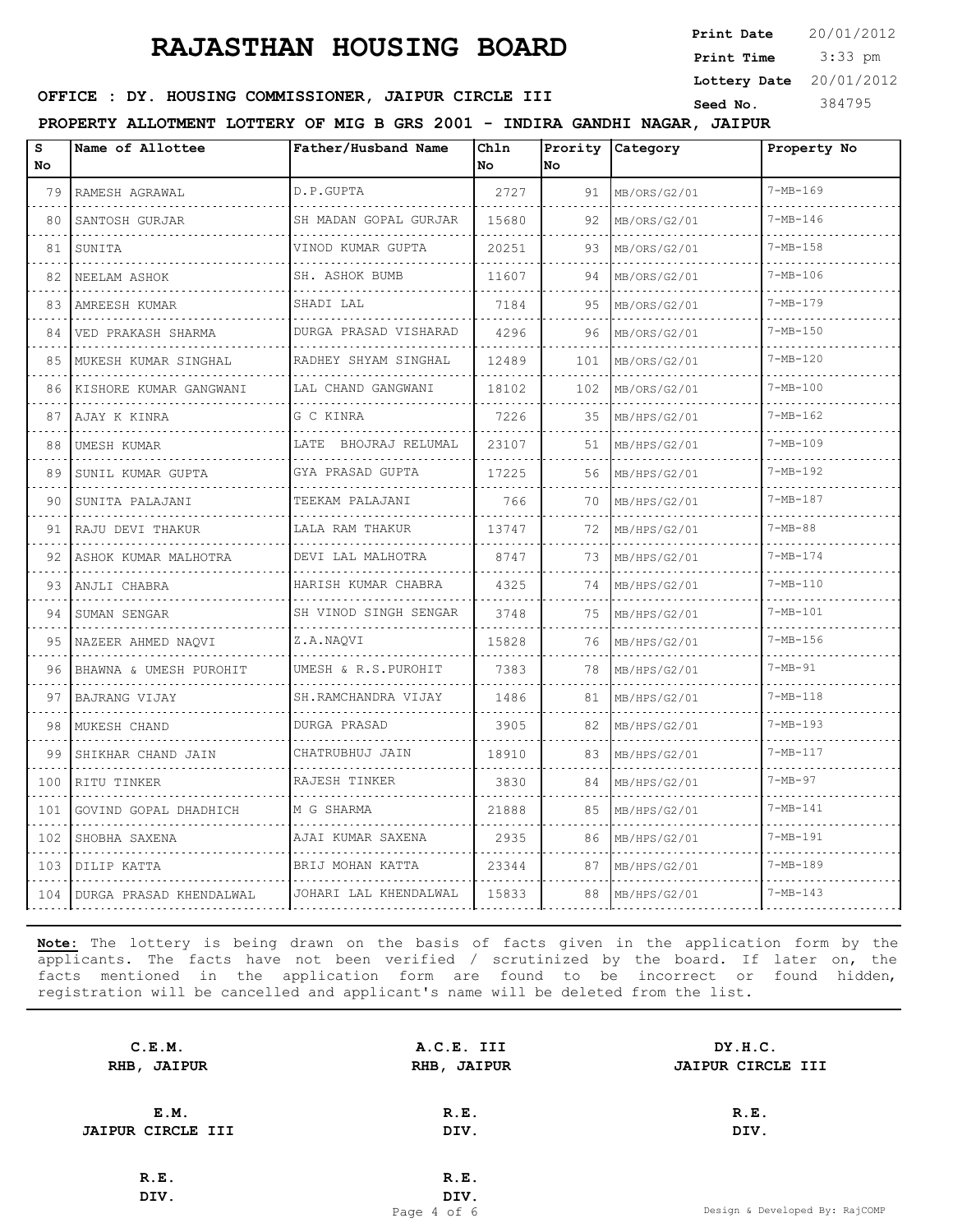3:33 pm **Print Date**  $20/01/2012$ **Print Time Lottery Date** 20/01/2012

### **SEED AND SEED III SEED ASSESSED ASSESSED AT A LOCAL COMMISSIONER, JAIPUR CIRCLE III** Seed No. 384795

**PROPERTY ALLOTMENT LOTTERY OF MIG B GRS 2001 - INDIRA GANDHI NAGAR, JAIPUR**

| S<br>No.                    | Name of Allottee          | Father/Husband Name          | Chln<br>No | Prority<br><b>No</b> | Category     | Property No    |
|-----------------------------|---------------------------|------------------------------|------------|----------------------|--------------|----------------|
| 105                         | ARCHANA KATARA            | RAJESH KATARA                | 7783       | 90                   | MB/HPS/G2/01 | $7 - MB - 80$  |
| 106                         | SAMPATTI DEVI             | GYA PRASAD GUPTA             | 17224      | 93                   | MB/HPS/G2/01 | $7 - MB - 151$ |
| .<br>107                    | TRIVANI DEVI              | PRAHLAD PRASAD GUPTA         | 20405      | 94                   | MB/HPS/G2/01 | $7 - MB - 186$ |
| 108                         | UPASNA KULSHERESTRA       | DR.DEEPESH SAXENA            | 5860       | 96                   | MB/HPS/G2/01 | $7 - MB - 61$  |
| .<br>109                    | SURESH CHAND DANGAYACH    | RAM SHYAY DANGAYACH          | 10400      | 97                   | MB/HPS/G2/01 | $7 - MB - 163$ |
| 110                         | OM PRAKASH SHARMA         | RAM GOPAL SHARMA             | 11586      | 98                   | MB/HPS/G2/01 | $7 - MB - 99$  |
| 111                         | NATHULAL PAREEK           | LATE GOVIND NARIYAN PUJ      | 8150       | 99                   | MB/HPS/G2/01 | $7 - MB - 175$ |
| 112                         | DULARI GARG               | NEMI CHAND GARG<br>.         | 19589      | 101                  | MB/HPS/G2/01 | $7-MB-153$     |
| 113                         | ASHOK KUMAR               | PREETAM DAS                  | 18702      | 103                  | MB/HPS/G2/01 | $7 - MB - 67$  |
| 114                         | NIRMAL KUMAR JAIN         | SHOBHAG MAL JAIN             | 22317      | 104                  | MB/HPS/G2/01 | $7 - MB - 181$ |
| $\sim$ $\sim$ $\sim$<br>115 | SHAKUNTLA SHARMA          | POORAN MAL SHARMA            | 15543      | 105                  | MB/HPS/G2/01 | $7 - MB - 131$ |
| 116                         | KAMLESH NAGAYACH          | SH MURARI NAGAYACH           | 20739      | 106                  | MB/HPS/G2/01 | $7 - MB - 79$  |
| 117                         | NAROTAM LAL SHARMA        | LAXMAN LAL SHARMA            | 10225      | 108                  | MB/HPS/G2/01 | $7 - MB - 135$ |
| .<br>118                    | SURESH & BHUVNESH AGARWAL | .<br>KEDAR LAL & SURESH CHAN | 2809       | 109                  | MB/HPS/G2/01 | $7 - MB - 60$  |
| 119                         | SANJAY JAIN               | SWROOP CHAND JAIN            | 13357      | 113                  | MB/HPS/G2/01 | $7 - MB - 132$ |
| 120                         | AJAY SHARMA               | BELDEV KRISHAN SHARMA        | 22408      | 114                  | MB/HPS/G2/01 | $7 - MB - 166$ |
| .<br>121                    | DHARMENDRA KUMAR GUPTA    | JAGDISH NARAYAN KOOLWAL      | 563        | 115                  | MB/HPS/G2/01 | $7 - MB - 62$  |
| 122                         | VIJAY KUMAR GUPTA         | R D GUPTA                    | 22258      | 116                  | MB/HPS/G2/01 | $7 - MB - 234$ |
| 123                         | AMITA SHARMA              | SH RAJESH SHARMA             | 14203      | 117                  | MB/HPS/G2/01 | $7 - MB - 96$  |
| .<br>124                    | BHANWAR LAL               | SH.NANAG RAM                 | 1127       | 7                    | MB/ORS/G4/01 | $7 - MB - 124$ |
| 125                         | BHAVNA KHICHI             | S.S.KHICHI                   | 18967      | 12                   | MB/ORS/G4/01 | $7 - MB - 66$  |
| 126                         | SURAJ BHAN NAINAWAT       | BHORELAL NAINAWAT            | 21717      | 14                   | MB/ORS/G4/01 | $7 - MB - 196$ |
| الدائد الدار<br>127         | RAJENDRA SINGH            | RATIRAM SINGH                | 21016      | 19                   | MB/ORS/G4/01 | $7 - MB - 171$ |
| 128                         | MEENAKSHI PAREVA          | TRILOK RAJ                   | 21253      | 21                   | MB/ORS/G4/01 | $7 - MB - 74$  |
| 129                         | RAM PHOOL BAIRWA          | L.SH.DULA RAM BAIRWA         | 17932      | 21                   | MB/ORS/G4/01 | $7 - MB - 159$ |
| 130                         | LAXMAN LAL                | SH. CHANDER LAL              | 1796       | 23                   | MB/ORS/G4/01 | $7 - MB - 64$  |

| C.E.M.<br>RHB, JAIPUR    | A.C.E. III<br>RHB, JAIPUR | DY.H.C.<br>JAIPUR CIRCLE III |
|--------------------------|---------------------------|------------------------------|
| E.M.                     | R.E.                      | R.E.                         |
| <b>JAIPUR CIRCLE III</b> | DIV.                      | DIV.                         |
| R.E.                     | R.E.                      |                              |
| DIV.                     | DIV.                      |                              |
|                          |                           |                              |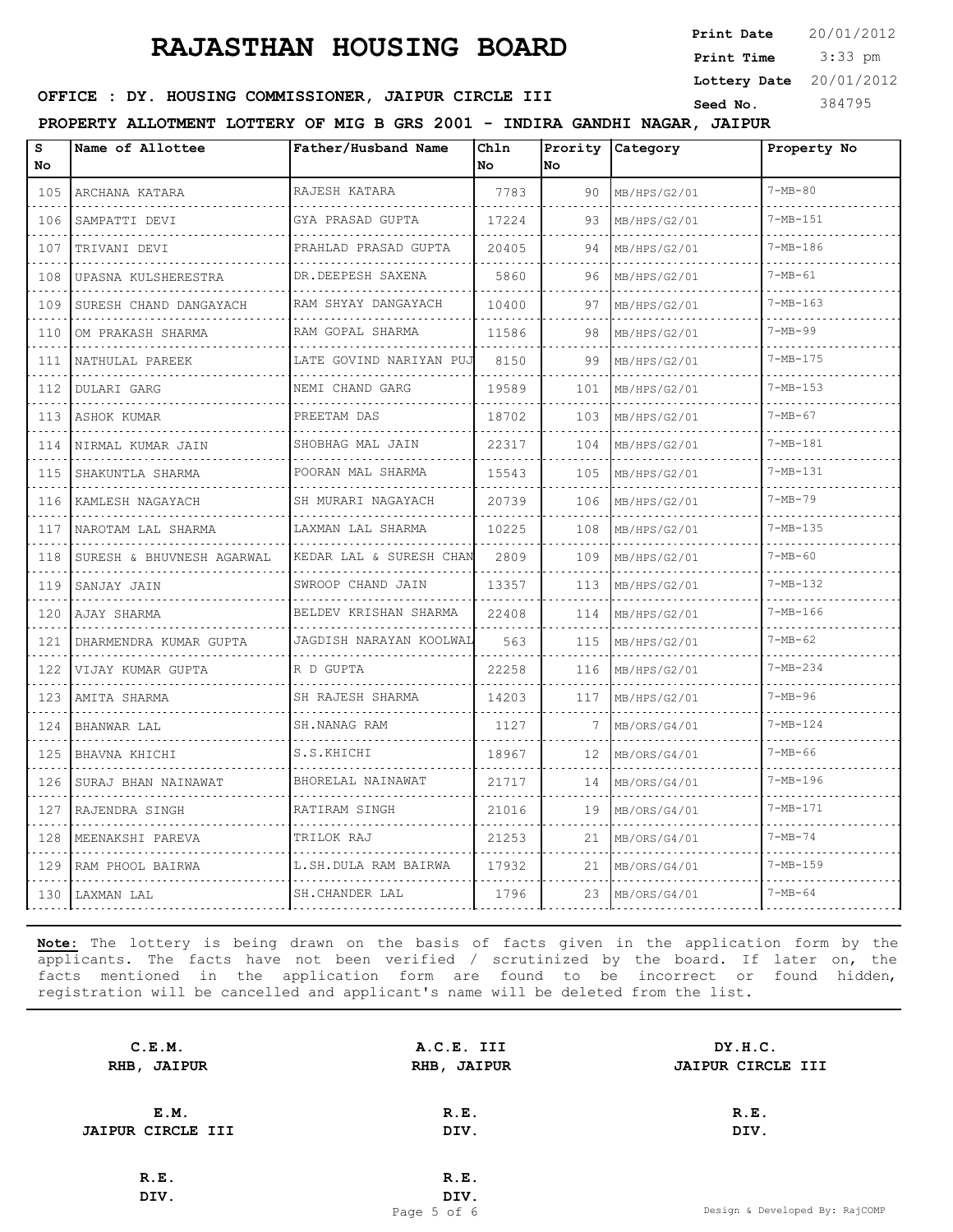3:33 pm **Print Date Print Time Lottery Date** 20/01/2012

#### **SEED AND SEED III SEED ASSESSED ASSESSED AT A LOCAL COMMISSIONER, JAIPUR CIRCLE III** Seed No. 384795

**PROPERTY ALLOTMENT LOTTERY OF MIG B GRS 2001 - INDIRA GANDHI NAGAR, JAIPUR**

| s<br>No. | Name of Allottee          | Father/Husband Name     | Ch1n<br>No | No | Prority Category | Property No    |
|----------|---------------------------|-------------------------|------------|----|------------------|----------------|
| 131      | SATYA NARAYAN KOTIA       | SH NANG RAM KOTIA       | 8670       | 14 | MB/HPS/G4/01     | $7 - MB - 144$ |
| 132      | RAMESH CHAND LOT          | ROOP LAL LOT            | 2345       | 14 | MB/HPS/G4/01     | $7 - MB - 190$ |
| 133      | ANITA VED                 | DEEN DAYAL              | 18506      | 15 | MB/HPS/G4/01     | $7 - MP - 85$  |
| 134      | ISHWAR LAL BAIRWA         | SHRI RAM BAIRWA         | 7959       | 15 | MB/HPS/G4/01     | $7 - MB - 140$ |
| 135      | BRAJ MOHAN MAHAWAR        | LT SHRI DAYA CHAND MAHA | 13761      | 16 | MB/HPS/G4/01     | $7 - MB - 133$ |
| 136      | RAJESH KUMAR VERMA        | SH.GOVIND LAL VERMA     | 12495      | 16 | MB/HPS/G4/01     | $7 - MB - 95$  |
| 137      | GANESH GOTHWAL            | BANSIDHAR GOTHWAL       | 23257      | 19 | MB/HPS/G4/01     | $7 - MB - 71$  |
| 138      | TEJPAL SINGH & ANTER DEVI | RAMSROOP & TEJPAL       | 23441      | 5  | MB/ORS/G7/01     | $7-MB-238$     |
| 139      | PREM KUNVER               | BHAGIRATH SINGH         | 2746       | 6  | MB/ORS/G7/01     | $7 - MB - 136$ |
| 140      | SADARAM                   | RAJU RAM                | 3995       | 6  | MB/HPS/G7/01     | $7 - MB - 102$ |
| 141      | SUNITA DUA                | KISHAN CHAND            | 18613      |    | MB/HPS/G7/01     | $7 - MB - 236$ |
| 142      | TIKAM SINGH               | RAM HANS GURGER         | 21802      | 10 | MB/HPS/G7/01     | $7 - MB - 70$  |
| 143      | SATISH KUMAR MEENA        | SEETA RAM MEENA         | 23831      | 12 | MB/ORS/G11/01    | $7 - MB - 113$ |
| 144      | KAILASH CHAND MEENA       | G P MEENA               | 8526       | 13 | MB/ORS/G11/01    | $7 - MB - 184$ |
| 145      | RADHE SHYAM MEENA         | SH CHIRANJI LAL MEENA   | 7956       | 14 | MB/ORS/G11/01    | $7 - MB - 188$ |
| 146      | AMAR CHAND                | LT SHRI KANIHYA LAL     | 4374       | 15 | MB/ORS/G11/01    | $7 - MB - 121$ |
| 147      | SHYAM SAMMOR              | U S SOMMOR              | 366        | 5. | MB/HPS/G8/01     | $7 - MB - 173$ |
| 148      | HARKESH MEENA             | SH HATTI RAM MEENA      | 3710       | 10 | MB/HPS/G11/01    | $7 - MB - 155$ |
| 149      | URMILA MEENA              | SH LAXMAN SINGH MEENA   | 1308       | 12 | MB/HPS/G11/01    | $7 - MB - 148$ |
| 150      | SHIV CARAN LAL MEENA      | SH GABLI RAM MEENA      | 10485      | 14 | MB/HPS/G11/01    | $7 - MB - 172$ |
| 151      | GIRIRAJ                   | NATHU SINGH             | 17644      | 16 | MB/HPS/G11/01    | $7 - MB - 165$ |
|          | 152 PYARE LAL MEENA       | MOLVI RAM               | 14980      | 19 | MB/HPS/G11/01    | $7 - MB - 82$  |

#### **List of remaining houses (0):**

\*\* END \*\*

| C.E.M.                   | A.C.E. III  | DY.H.C.                        |
|--------------------------|-------------|--------------------------------|
|                          |             |                                |
| RHB, JAIPUR              | RHB, JAIPUR | JAIPUR CIRCLE III              |
|                          |             |                                |
| E.M.                     | R.E.        | R.E.                           |
| <b>JAIPUR CIRCLE III</b> | DIV.        | DIV.                           |
|                          |             |                                |
| R.E.                     | R.E.        |                                |
|                          |             |                                |
| DIV.                     | DIV.        |                                |
|                          | Page 6 of 6 | Design & Developed By: RajCOMP |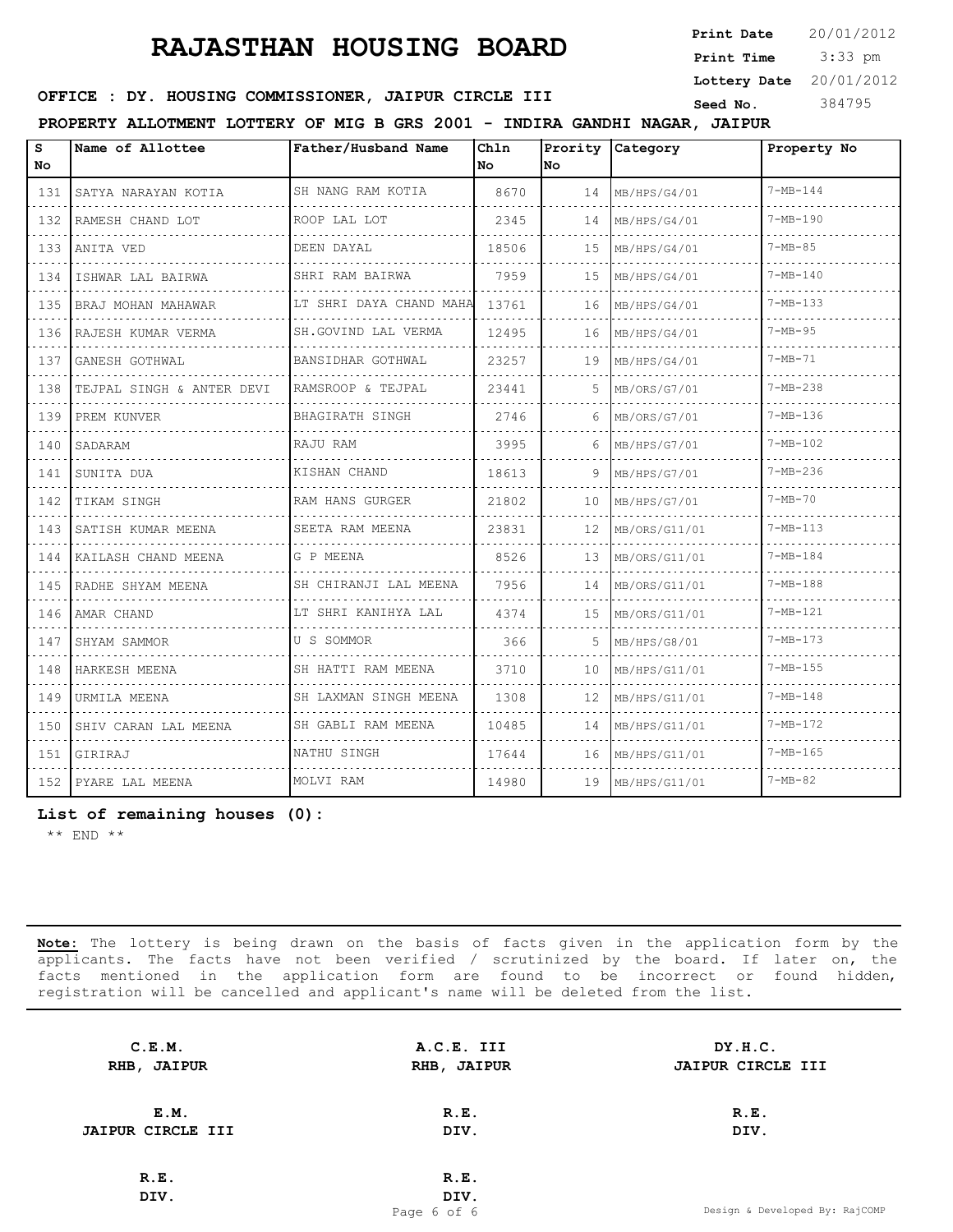3:26 pm **Print Date**  $20/01/2012$ **Print Time Lottery Date** 20/01/2012

### **SEED AND SEED III SEED ASSESS IN SEED ASSESSED ASSESS** OF FILE Seed No. 430225

**PROPERTY ALLOTMENT LOTTERY OF MIG B SFS - INDIRA GANDHI NAGAR, JAIPUR**

| s<br>No.          | Name of Allottee        | Father/Husband Name          | Chln<br>No | Prority<br>lno. | Category          | Property No         |
|-------------------|-------------------------|------------------------------|------------|-----------------|-------------------|---------------------|
| 1                 | SURJAN SINGH GURJAR     | HAR SAHAY GURJAR<br>.        | 29         | 1               | MB/SFS/G1/10<br>. | $11 - MB - 131$     |
| 2                 | RAMAVTAR DHANKA<br>.    | RAM KUMAR DHANKA<br>.        | 34         | 2               | MB/SFS/G1/10      | $11 - MB - 130$     |
| 3                 | ASHOK KUMAR MEENA       | RAMANAND MEENA               | 38         | 3               | MB/SFS/G1/10      | $11 - MB - 108$     |
| 4                 | VINITA AGARWAL<br>.     | SURENDRA JAIN<br>.           | 110        | 4               | MB/SFS/G1/10      | $11 - MB - 86$      |
| 5                 | GEETA DEVI SHARMA       | MOHAN LAL SHARMA<br><u>.</u> | 123        | 5               | MB/SFS/G1/10      | $11 - MB - 107$     |
| 6                 | ANIL BHATIA             | GOPAL DAS BHATIA             | 126        | 6               | MB/SFS/G1/10      | $11 - MB - 80$      |
| 7                 | CHOTE LAL GANDHIWAL     | MAMLA RAM GANDHIWAL<br>.     | 135        | 7               | MB/SFS/G1/10      | $11 - MB - 83$      |
| 8                 | POONAM KULSHRESTHA<br>. | P.K. KULSHRESTHA<br>.        | 147        | 8               | MB/SFS/G1/10      | $11 - MB - 128$     |
| 9                 | BHUR SINGH MACHIWAL     | JAMNA LAL MEENA              | 204        | 9               | MB/SFS/G1/10      | $11 - MB - 101$     |
| 10                | KAMALKANT MEENA         | PRABHU DAYAL MEENA<br>.      | 206        | 10              | MB/SFS/G1/10      | $11 - MB - 81$      |
| 11                | GOPAL MISHRA            | SURESH CHANDRA MISHRA<br>.   | 212        | 11              | MB/SFS/G1/10      | $11 - MB - 126$     |
| $12 \overline{ }$ | SUDESH KUMARI KHANNA    | LT. PREM PRAKASH KHANNA      | 216        | 12              | MB/SFS/G1/10      | $11 - MB - 84$      |
| 13                | VINAY KUMAR HATOJ       | K.L. HATOJ                   | 267        | 13              | MB/SFS/G1/10      | $11 - MB - 102$     |
| 14                | SATYENDRA KUMAR         | MOHAN LAL                    | 314        | 14              | MB/SFS/G1/10      | $11 - MB - 106$     |
| 15                | SANJAY SHARMA           | BHARAT BHUSHAN SHARMA        | 318        | 15              | MB/SFS/G1/10      | $11 - MB - 85$      |
| 16                | MADAN LAL               | RAM LAL                      | 407        | 16              | MB/SFS/G1/10      | $11 - MB - 98$      |
| 17                | PRADEEP KUMAR GARG      | LT. GAJADHAR PRASAD GAR      | 412        | 17              | MB/SFS/G1/10      | $11 - MB - 127$     |
| 18                | MUKESH PALIWAL          | .<br>HEERA LAL PALIWAL       | 419        | 18              | MB/SFS/G1/10      | $11 - MB - 82$      |
| 19                | DHREEJ KAKAD            | LT. SH. ATAM PRAKASH KA      | 26         | 19              | MB/SFS/G1/10      | $11 - MB - 110$     |
| 20                | BHARAT LAL MEENA        | SH. RAMSHYA RAM ALIES R<br>. | 57         | 20              | MB/SFS/G1/10      | $11 - MB - 109 - A$ |
| 21                | JAI KRISHAN VIJAY       | CHOUTH MAL VIJAY             | 64         | 21              | MB/SFS/G1/10      | $11 - MB - 143$     |
| 22                | SANJAY GUPTA            | HARI SHANKER GUPTA           | 67         | 22              | MB/SFS/G1/10      | $11 - MB - 100$     |
| 23                | NEEL KAMAL JAIF         | UMRAO SINGH                  | 68         | 23              | MB/SFS/G1/10      | $11 - MB - 129$     |
| 24                | MAYA SINHA              | THALESHWAR PRASAD SHARM      | 71         | 24              | MB/SFS/G1/10      | $11 - MB - 142$     |
| 25                | SATYAVEER SINGH         | KESA RAM                     | 72         | 25              | MB/SFS/G1/10      | $11 - MB - 103$     |
| 26                | MAHENDRA KUMAR          | SARDARA RAM                  | 73         | 26              | MB/SFS/G1/10      | $11 - MB - 125$     |

**Note:** The lottery is being drawn on the basis of facts given in the application form by the applicants. The facts have not been verified / scrutinized by the board. If later on, the facts mentioned in the application form are found to be incorrect or found hidden, registration will be cancelled and applicant's name will be deleted from the list.

|      | <b>JAIPUR CIRCLE III</b>    |
|------|-----------------------------|
| R.E. | R.E.                        |
| DIV. | DIV.                        |
|      |                             |
|      |                             |
|      | RHB, JAIPUR<br>R.E.<br>DIV. |

Page 1 of 2 Design & Developed By: RajCOMP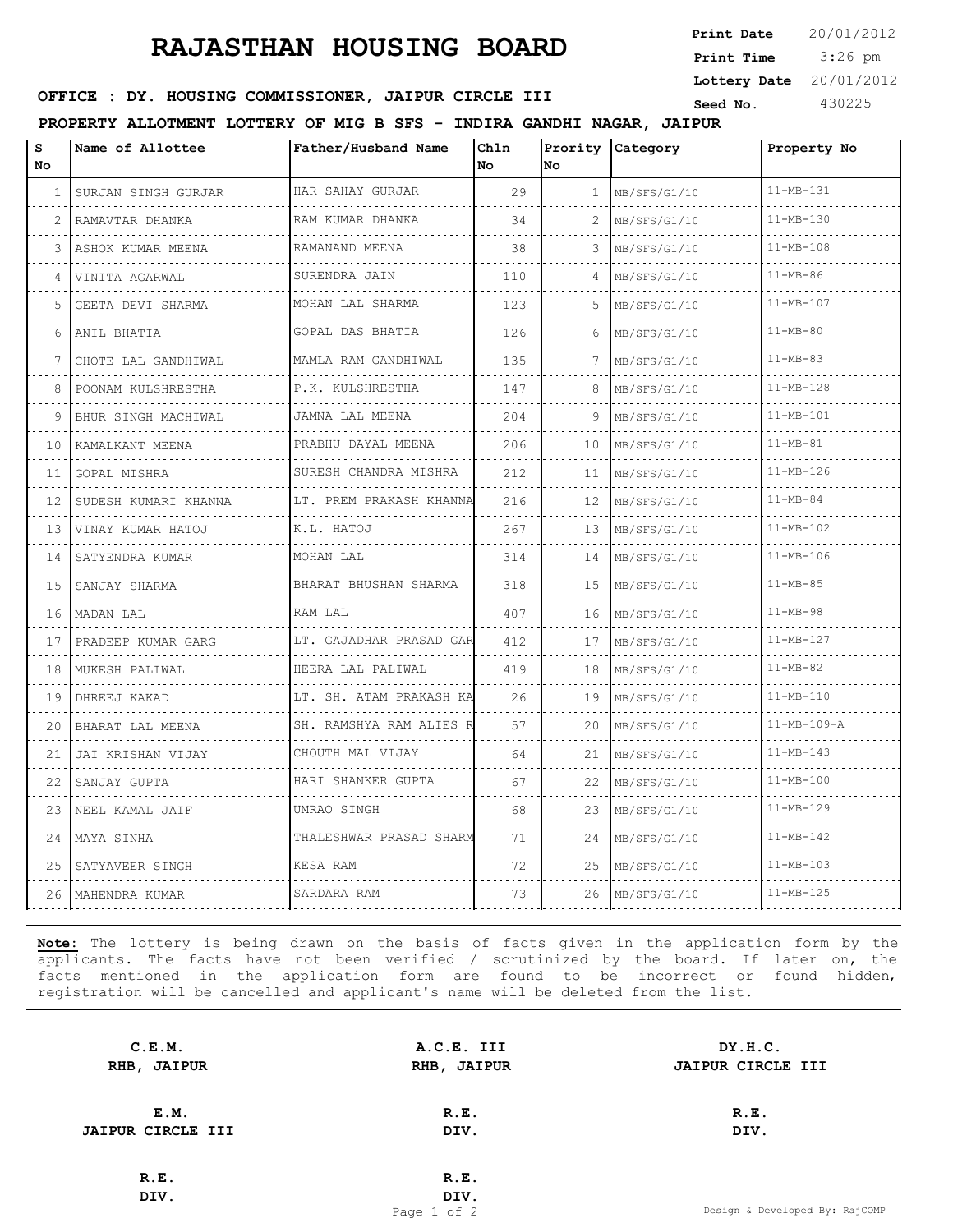3:26 pm **Print Date**  $20/01/2012$ **Print Time Lottery Date** 20/01/2012

### **OFFICE : DY. HOUSING COMMISSIONER, JAIPUR CIRCLE III** Seed No. 430225

**PROPERTY ALLOTMENT LOTTERY OF MIG B SFS - INDIRA GANDHI NAGAR, JAIPUR**

| - S | <b>Name of Allottee</b> | Father/Husband Name | Chln | Prority    | Category                    | Property No     |
|-----|-------------------------|---------------------|------|------------|-----------------------------|-----------------|
| No  |                         |                     | lNo  | <b>INo</b> |                             |                 |
|     | RAM SHYAY BAIRWA        | BASANTA RAM         | 81   | 27         | MB/SFS/G1/10                | $11 - MB - 99$  |
| 28  | RAM PRASAD MEENA        | NANAG RAM MEENA     | 83   | 28         | MB/SFS/G1/10                | $11 - MB - 105$ |
| 29  | RADHEY SHYAM GUPTA      | BATTU LAL GUPTA     | 91   | 29         | $M\rightarrow$ MB/SFS/G1/10 | $11 - MB - 109$ |
| 30  | ANIL KUMAR SHARMA       | TANNU LAL SHARMA    | 100  | 30         | MB/SFS/G1/10                | $11 - MB - 104$ |

**List of remaining houses (0):** 

\*\* END \*\*

| C.E.M.                   | A.C.E. III  | DY.H.C.                        |
|--------------------------|-------------|--------------------------------|
| RHB, JAIPUR              | RHB, JAIPUR | JAIPUR CIRCLE III              |
|                          |             |                                |
| E.M.                     | R.E.        | R.E.                           |
| <b>JAIPUR CIRCLE III</b> | DIV.        | DIV.                           |
|                          |             |                                |
| R.E.                     | R.E.        |                                |
| DIV.                     | DIV.        |                                |
|                          | Page 2 of 2 | Design & Developed By: RajCOMP |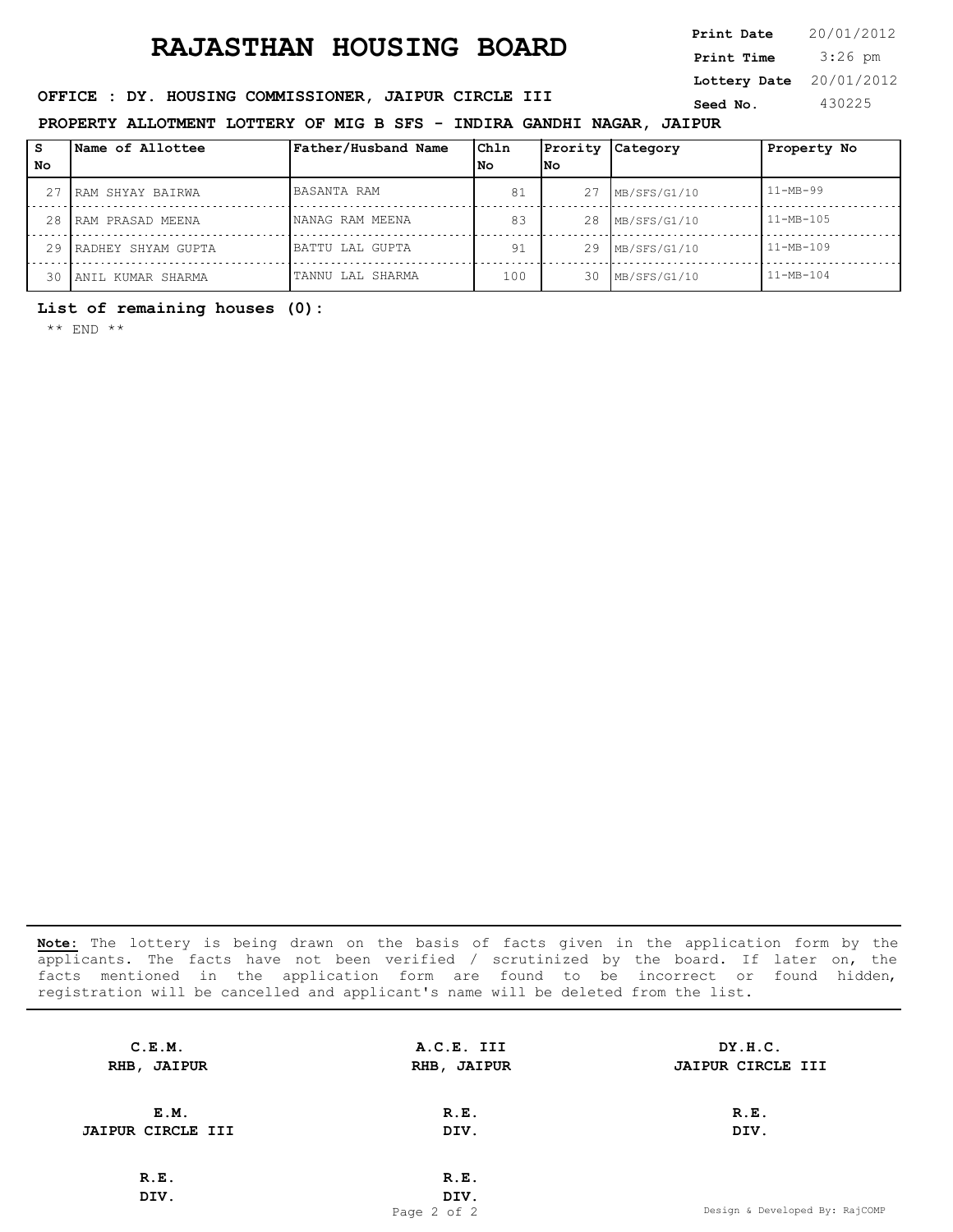3:20 pm **Print Date**  $20/01/2012$ **Print Time Lottery Date** 20/01/2012

### **SEED : DY. HOUSING COMMISSIONER, JAIPUR CIRCLE III** Seed No. 1257295

**PROPERTY ALLOTMENT LOTTERY OF HIG SFS 2010 - INDIRA GANDHI NAGAR, JAIPUR**

| s<br><b>No</b> | Name of Allottee              | Father/Husband Name           | Ch1n<br>No. | No              | Prority Category   | Property No        |
|----------------|-------------------------------|-------------------------------|-------------|-----------------|--------------------|--------------------|
| $\mathbf{1}$   | RISHIKESH MEENA               | RAMDHAN MEENA<br>.            | 21          | $\mathbf{1}$    | HIG/SFS/G1/10      | $11 - H - 169$     |
| 2              | IQBAL KHAN<br>& RASHMI SHARMA | SH. BHANWRU KHAN              | 24          | 2               | HIG/SFS/G1/10      | $11 - H - 196 - F$ |
| 3              | RISHI BHARGAVA                | RAM DAS BHARGAVA              | 30          | 3.              | HIG/SFS/G1/10      | $5-H-206-B$        |
| 4              | RAMANAND MEENA                | LT. CHOTU RAM MEENA           | 31          | 4               | HIG/SFS/G1/10      | $11 - H - 201$     |
| 5              | ARUN KUMAR BHARGAVA           | RAM DAS BHARGAVA<br>.         | 32          | 5               | HIG/SFS/G1/10      | $11 - H - 137$     |
| 6              | MAHENDAR KUMAR SHRIMALI       | M.L. SHRIMALI<br>.            | 47          | 6               | HIG/SFS/G1/10<br>. | $11 - H - 196 - E$ |
| 7              | SHRI PAL YADAV                | HAR SAHAI YADAV<br>.          | 48          |                 | HIG/SFS/G1/10      | $11 - H - 192$     |
| 8              | JAGDISH PRASAD MEENA          | BANSHI RAM MEENA              | 55          | 8               | HIG/SFS/G1/10      | $11 - H - 145$     |
| 9              | VINOD KUMAR SHARMA            | OM PRAKASH SHARMA<br><u>.</u> | 60          | 9               | HIG/SFS/G1/10      | $11 - H - 140$     |
| 10             | SUDHIR KUMAR SHARMA           | OM PRAKASH SHARMA<br>.        | 62          | 10 <sup>°</sup> | HIG/SFS/G1/10      | $11 - H - 126$     |
| 11             | SALESH BHANDARI               | D.C. BHANDARI                 | 66          | 11              | HIG/SFS/G1/10      | $11 - H - 194$     |
| 12             | SHRIRAM SAIN<br>.             | BHANWAR LAL SAIN              | 101         | 12              | HIG/SFS/G1/10      | $11 - H - 223 - E$ |
| 13             | DUSHYANT KUMAT GUPTA          | LT. BADRI PRASAD GUPTA<br>.   | 105         | 13              | HIG/SFS/G1/10      | $11 - H - 197$     |
| 14             | RAJESHWARI MEENA              | JAGDISH PRASAD MEENA          | 106         | 14              | HIG/SFS/G1/10      | $11 - H - 144$     |
| 15             | ATAR SINGH<br>.               | THANDI RAM                    | 109         | 15              | HIG/SFS/G1/10      | $11 - H - 191$     |
| 16             | NEELAM PANDIT                 | ATUL PANDIT                   | 113         | 16              | HIG/SFS/G1/10      | $11 - H - 196$     |
| 17             | RAGHUVEER PRASAD MEENA        | CHAMPA RAM MEENA              | 115         | 17              | HIG/SFS/G1/10      | $11 - H - 139$     |
| 18             | CHANDAN SINGH                 | HET RAM                       | 116         | 18              | HIG/SFS/G1/10      | $11 - H - 166$     |
| 19             | NIHAL CHAND DHANCHOLIA        | CHHITAR MAL SHARMA<br>.       | 124         | 19              | HIG/SFS/G1/10      | $11 - H - 223 - A$ |
| 20             | ANITA MEENA                   | PRAKASH CHAND MEENA           | 125         | 20              | HIG/SFS/G1/10      | $11 - H - 193$     |
| 21             | HANUMAN SAHAI BALAI           | LT. MANGAL RAM BALAI          | 129         | 21              | HIG/SFS/G1/10      | $11-H-223-D$       |
| 22             | NITIN GARG                    | R.K. GARG                     | 130         | 22              | HIG/SFS/G1/10      | $11 - H - 189$     |
| 23             | RAM SINGH MEENA               | SHANKER SINGH MEENA           | 131         | 23              | HIG/SFS/G1/10      | $11 - H - 163 - A$ |
| 24             | HEERA NAND MAMTANI            | LT. SOBHRAJ MAMTANI           | 133         | 24              | HIG/SFS/G1/10      | $11 - H - 196 - B$ |
| 25             | SAMAY SINGH                   | BHAGIRATH                     | 138         | 25              | HIG/SFS/G1/10      | $11 - H - 187$     |
| 26             | VIJAY SINGH MEENA             | KALYAN MAL MEENA              | 141         | 26              | HIG/SFS/G1/10      | $11 - H - 200$     |

**Note:** The lottery is being drawn on the basis of facts given in the application form by the applicants. The facts have not been verified / scrutinized by the board. If later on, the facts mentioned in the application form are found to be incorrect or found hidden, registration will be cancelled and applicant's name will be deleted from the list.

| C.E.M.<br>RHB, JAIPUR    | A.C.E. III<br>RHB, JAIPUR | DY.H.C.<br>JAIPUR CIRCLE III |
|--------------------------|---------------------------|------------------------------|
| E.M.                     | R.E.                      | R.E.                         |
| <b>JAIPUR CIRCLE III</b> | DIV.                      | DIV.                         |
| R.E.                     | R.E.                      |                              |
|                          |                           |                              |
| DIV.                     | DIV.                      |                              |

Page 1 of 3 Design & Developed By: RajCOMP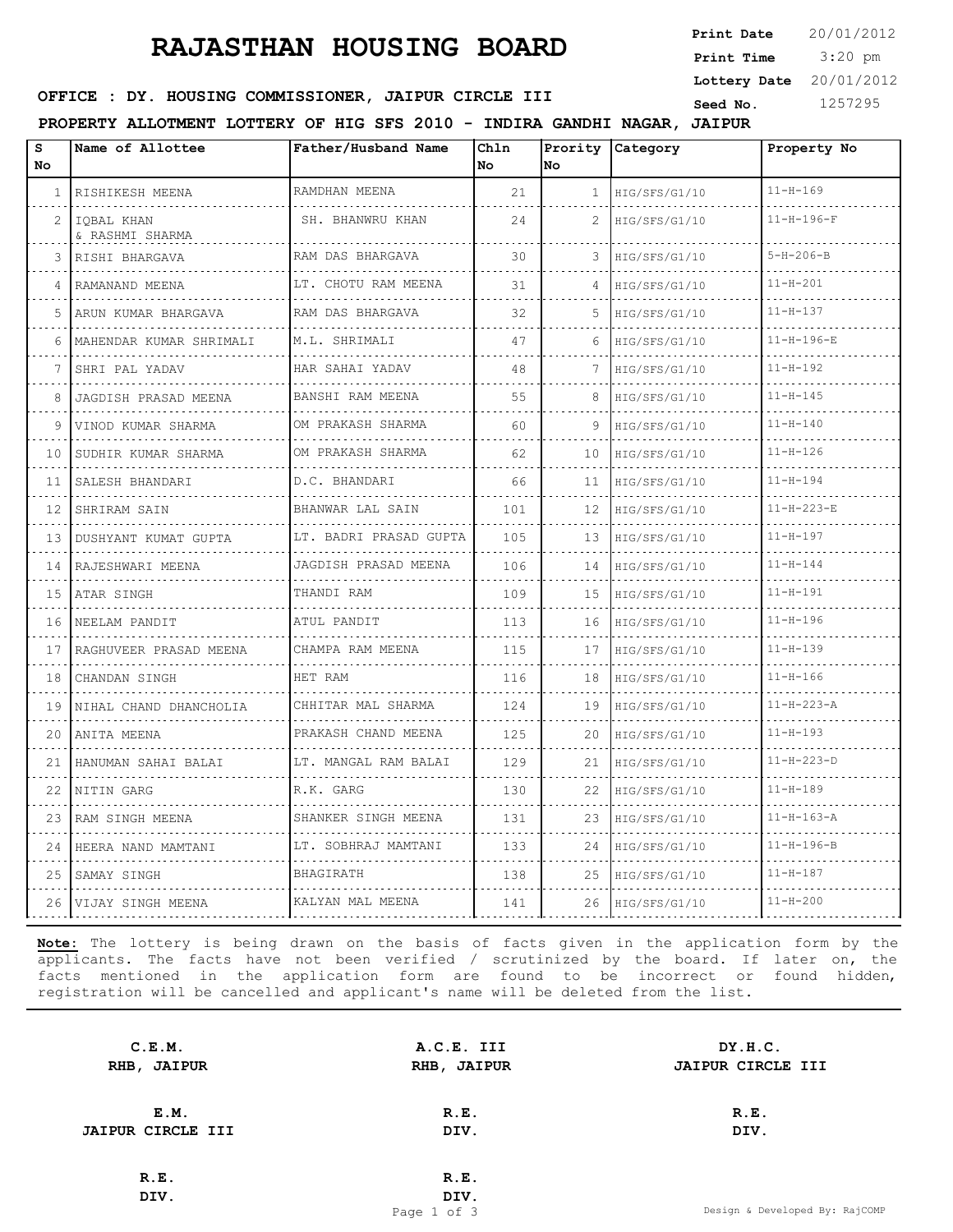3:20 pm **Print Date**  $20/01/2012$ **Print Time Lottery Date** 20/01/2012

### **SEED : DY. HOUSING COMMISSIONER, JAIPUR CIRCLE III** Seed No. 1257295

**PROPERTY ALLOTMENT LOTTERY OF HIG SFS 2010 - INDIRA GANDHI NAGAR, JAIPUR**

| s<br>No | Name of Allottee                                 | Father/Husband Name         | Chln<br>No | Prority<br>lno. | Category           | Property No        |
|---------|--------------------------------------------------|-----------------------------|------------|-----------------|--------------------|--------------------|
| 27      | SANJAY SHARMA                                    | GOVIND NARAYAN SHARMA       | 142        | 27              | HIG/SFS/G1/10<br>. | $11 - H - 170$     |
| 28      | PIYUSHA KULSHRESTHA<br>.                         | RAVINDRA SAXENA             | 148        | 28              | HIG/SFS/G1/10      | $11 - H - 164$     |
| 29      | DR. HARI MOHAN MEENA                             | NEMJI RAM MEENA             | 203        | 29              | HIG/SFS/G1/10      | $11 - H - 165$     |
| 30      | RUCHI BHATIA                                     | SACHIN KUMAR                | 208        | 30              | HIG/SFS/G1/10<br>. | $11 - H - 196 - C$ |
| 31      | LALIT KUMAR BAGHERWAL                            | RADHA KRISHAN BAGHERWAL     | 209        | 31              | HIG/SFS/G1/10      | $11 - H - 168$     |
| 32      | MANNA LAL MEENA<br>.                             | LT. GOVIND RAM MEENA        | 259        | 32              | HIG/SFS/G1/10      | $11 - H - 198$     |
| 33      | SHIV RAM MEENA                                   | MOUJI RAM MEENA<br>.        | 261        | 33              | HIG/SFS/G1/10      | $5 - H - 207 - C$  |
| 34      | DR. MADHU AGARWAL                                | NARENDRA KUMAR AGARWAL<br>. | 266        | 34              | HIG/SFS/G1/10      | $11 - H - 171$     |
| 35      | SHIV HARI MEENA                                  | HEERA LAL MEENA<br>.        | 268        | 35              | HIG/SFS/G1/10<br>. | $11 - H - 138$     |
| 36      | CUNNI LAL                                        | KANA RAM                    | 276        | 36              | HIG/SFS/G1/10      | $11 - H - 223 - C$ |
| 37      | SHIV CHARAN CHOUDHARY/<br>NARENDRA PAL CHOUDHARY | GOPAL SINGH CHOUDHARY       | 303        | 37              | HIG/SFS/G1/10      | $11 - H - 196 - D$ |
| 38      | SATYENDRA KUMAR KATTA                            | RADHESHYAM KATTA<br>.       | 311        | 38              | HIG/SFS/G1/10      | $5 - H - 206 - C$  |
| 39      | AVINASH KULDEEP                                  | NATHU LAL KULDEEP<br>.      | 313        | 39              | HIG/SFS/G1/10      | $11 - H - 146$     |
| 40      | RAHUL SHARMA                                     | OM PRAKASH SHARMA           | 315        | 40              | HIG/SFS/G1/10<br>. | $5-H-207-B$        |
| 41      | SUBHASH CHANDRA<br>.                             | MANI RAM                    | 411        | 41              | HIG/SFS/G1/10      | $11 - H - 222$     |
| 42      | CHUTTAN LAL MEENA                                | RAM NARAYAN MEENA           | 416        | 42              | HIG/SFS/G1/10      | $11 - H - 221$     |
| 43      | RAJAN PRAKASH<br>.                               | ARUN PRAKASH<br>.           | 417        | 43              | HIG/SFS/G1/10<br>. | $11 - H - 196 - A$ |
| 44      | HARISH KUMAR VYAS                                | RAM NARAYAN VYAS            | 420        | 44              | HIG/SFS/G1/10      | $11 - H - 195 - A$ |
| 45      | PRAKASH CHAND MEENA                              | SUKH LAL MEENA              | 421        | 45              | HIG/SFS/G1/10      | $11 - H - 188$     |
| 46      | VIJAY LAXMI SHARMA                               | RAMESHWAR LAL SHARMA        | 423        | 46              | HIG/SFS/G1/10<br>. | $11 - H - 136$     |
| 47      | ANSHU/ ABHA AGARWAL                              | RAGHUNATH DAS AGARWAL       | 424        | 47              | HIG/SFS/G1/10      | $11 - H - 223 - F$ |
| 48      | DEVI SINGH REWAR                                 | MANNI RAM REWAR             | 22         | 48              | HIG/SFS/G1/10      | $11 - H - 219$     |
| 49      | DEV KARAN SINGH REWAR                            | MANNI RAM REWAR             | 23         | 49              | HIG/SFS/G1/10      | $11 - H - 190$     |
| 50      | SEEMA VIJAY<br>.                                 | SANJEEV VIJAY<br>.          | 2.4        | 50              | HIG/SFS/G1/10      | $11 - H - 167$     |
| 51      | RAMESH CHAND VIJAY                               | MOOL CHAND VIJAY            | 25         | 51              | HIG/SFS/G1/10      | $11 - H - 163 - B$ |
|         | 52 RAM MURTI JOSHI                               | HANUMAN SHYAY               | 53         | 52              | HIG/SFS/G1/10      | $11 - H - 163$     |

| C.E.M.<br>RHB, JAIPUR    | A.C.E. III<br>RHB, JAIPUR | DY.H.C.<br>JAIPUR CIRCLE III |
|--------------------------|---------------------------|------------------------------|
| E.M.                     | R.E.                      | R.E.                         |
| <b>JAIPUR CIRCLE III</b> | DIV.                      | DIV.                         |
|                          |                           |                              |
| R.E.                     | R.E.                      |                              |
| DIV.                     | DIV.                      |                              |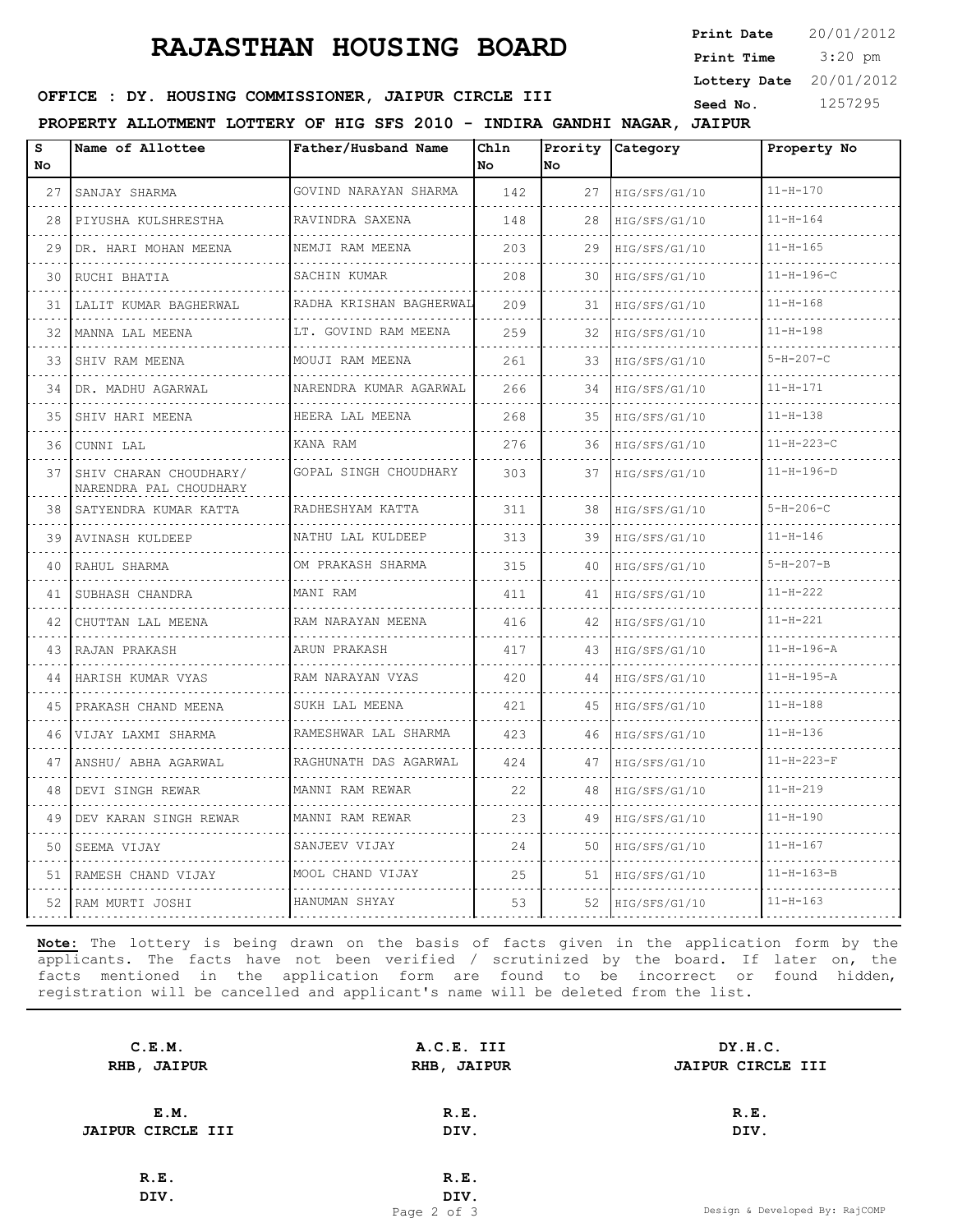3:20 pm **Print Date**  $20/01/2012$ **Print Time Lottery Date** 20/01/2012

#### **SEED AND SEED IN SEED ASSESS IN SEED ASSESSED ASSESS IN SEED ASSESSED FOR SEED ASSESSED ASSESSED ASSESSED ASSESSED ASSESSED ASSESSED ASSESSED ASSESSED ASSESSED ASSESSED ASSESSED ASSESSED ASSESSED ASSESSED ASSESSED ASSESSE**

**PROPERTY ALLOTMENT LOTTERY OF HIG SFS 2010 - INDIRA GANDHI NAGAR, JAIPUR**

| s  | <b>Name of Allottee</b>   | Father/Husband Name  | Chln | Prority | Category      | Property No        |
|----|---------------------------|----------------------|------|---------|---------------|--------------------|
| No |                           |                      | l No | lNo l   |               |                    |
| 53 | RAJENDRA SINGH RATHORE    | PHOOL SINGH RATHORE  | 56   | 53      | HIG/SFS/G1/10 | $11 - H - 127$     |
| 54 | IDR. RAVINDRA KUMAR GOYAL | MISHRI LAL           | 58   | 54      | HIG/SFS/G1/10 | $11 - H - 195$     |
| 55 | RAM SWROOP MEENA          | MOOL CHAND MEENA     | 60   | 55      | HIG/SFS/G1/10 | $11 - H - 195 - B$ |
| 56 | RAM SWROOP MEENA          | NARAIN MEENA         | 61   | 56      | HIG/SFS/G1/10 | $11 - H - 125$     |
| 57 | IDHANNA LAL BUTOLIYA      | CHANDA RAM BUTOLIYA  | 62   | 57      | HIG/SFS/G1/10 | $11 - H - 223$     |
| 58 | BHANWAR LAL PAREEK        | PRAHLAD SHYAY PAREEK | 69   | 58      | HIG/SFS/G1/10 | $11 - H - 199$     |
| 59 | INAVEEN KUMAR AJMERA      | HARI KISHAN AJMERA   | 70   | 59      | HIG/SFS/G1/10 | $11 - H - 223 - B$ |
| 60 | GIRDHARI LAL SANWARIA     | HARI NARYAN SANWARIA | 85   | 60      | HIG/SFS/G1/10 | $11 - H - 172$     |
| 61 | RANJANA DUBEY             | SURESH CHAND DUBEY   | 88   | 61      | HIG/SFS/G1/10 | $11 - H - 220$     |

#### **List of remaining houses (1):**

11-H-195-C, \*\* END \*\*

| C.E.M.                   | A.C.E. III  | DY.H.C.                        |
|--------------------------|-------------|--------------------------------|
| RHB, JAIPUR              | RHB, JAIPUR | JAIPUR CIRCLE III              |
|                          |             |                                |
| E.M.                     | R.E.        | R.E.                           |
| <b>JAIPUR CIRCLE III</b> | DIV.        | DIV.                           |
|                          |             |                                |
| R.E.                     | R.E.        |                                |
| DIV.                     | DIV.        |                                |
|                          | Page 3 of 3 | Design & Developed By: RajCOMP |